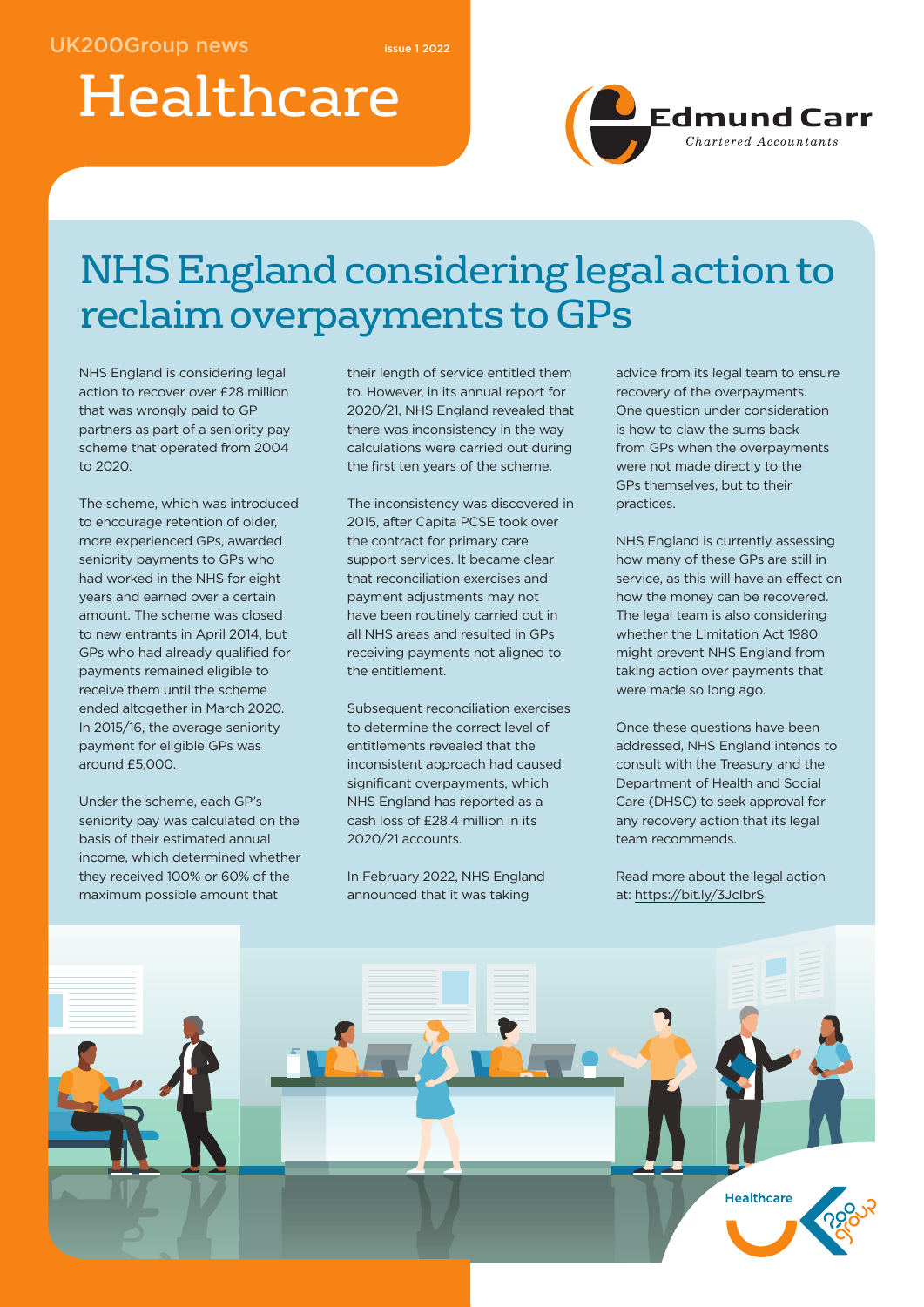### Health Secretary criticised for plans to 'nationalise' general practice

Health Secretary Sajid Javid has faced widespread criticism for alleged plans to nationalise general practice. Under the plans, NHS organisations would take on responsibility for local practices, to help reduce hospitalisations. The Health Secretary described the separation of general practice from the wider healthcare system as presenting drawbacks, such as underinvestment in prevention.

As part of the plans, the DHSC would not take over the employment of GPs. Instead, 'academy style' hospitals would be introduced that would have the freedom to employ GPs directly. As a working example, Wolverhampton's local hospital trust is directly responsible for the delivery of care at ten practices as

part of an open ended pilot that started in 2017.

The Royal College of General Practitioners claimed that the problem was the lack of qualified staff rather than the contractor model. Similarly, the NHS Confederation suggested that placing primary care under the management of hospitals will not fix the major workforce shortages or underinvestment facing these services.

The plans also included an independent review of the future of primary care which would examine how the workforce, business models and GPs work with the other parts of the NHS.

The DHSC has also confirmed that

GPs and nurses must be available to provide screenings, health checks and vaccinations at weekends and on weekday evenings. From October 2022, all PCNs in England will be required to see patients between 9am and 5pm on Saturdays and between 6:30pm and 8pm on weekdays. The extension of operating hours is part of the GP contract updates for 2022/23 and will help tackle the backlog caused by Covid-19.

Extra funding will also be provided to primary care teams to increase checks for cancer and heart conditions.

Read more about this story at: https://bit.ly/3tWzYl9 and https://bit.ly/3IbV1We

### Pharmacies will be permanently allowed to provide vaccinations off-premises

The DHSC has confirmed that changes to the services community pharmacies were allowed to provide during the pandemic will be made permanent from 1 April 2022. The changes will allow community pharmacy contractors to provide Covid-19 and flu vaccines away from their normal registered premises on a permanent basis. Additional healthcare professionals will also be allowed to continue to vaccinate the public.

The DHSC confirmed that the changes had provided flexibility and were used by the majority of pharmacies on a regular basis during the pandemic. They also enabled pharmacies to provide hundreds of pop-up clinics and to support groups of patients who were unable to make appointments through the health service booking system. The DHSC also believes that the NHS's capacity to administer Covid-19 and flu vaccines would be

severely impacted if the changes were not made permanent.

In the first year of the Covid-19 vaccination programme, community pharmacy-led sites administered 22 million vaccines. Data from the Pharmaceutical Services Negotiating Committee revealed that community pharmacies

administered 4,786,092 flu vaccines between 1 September 2021 and 15 February 2022, far exceeding the 2,766,332 administered between 1 September 2020 and 31 March 2021.

Read more about the changes here: https://bit.ly/3q6rCq8

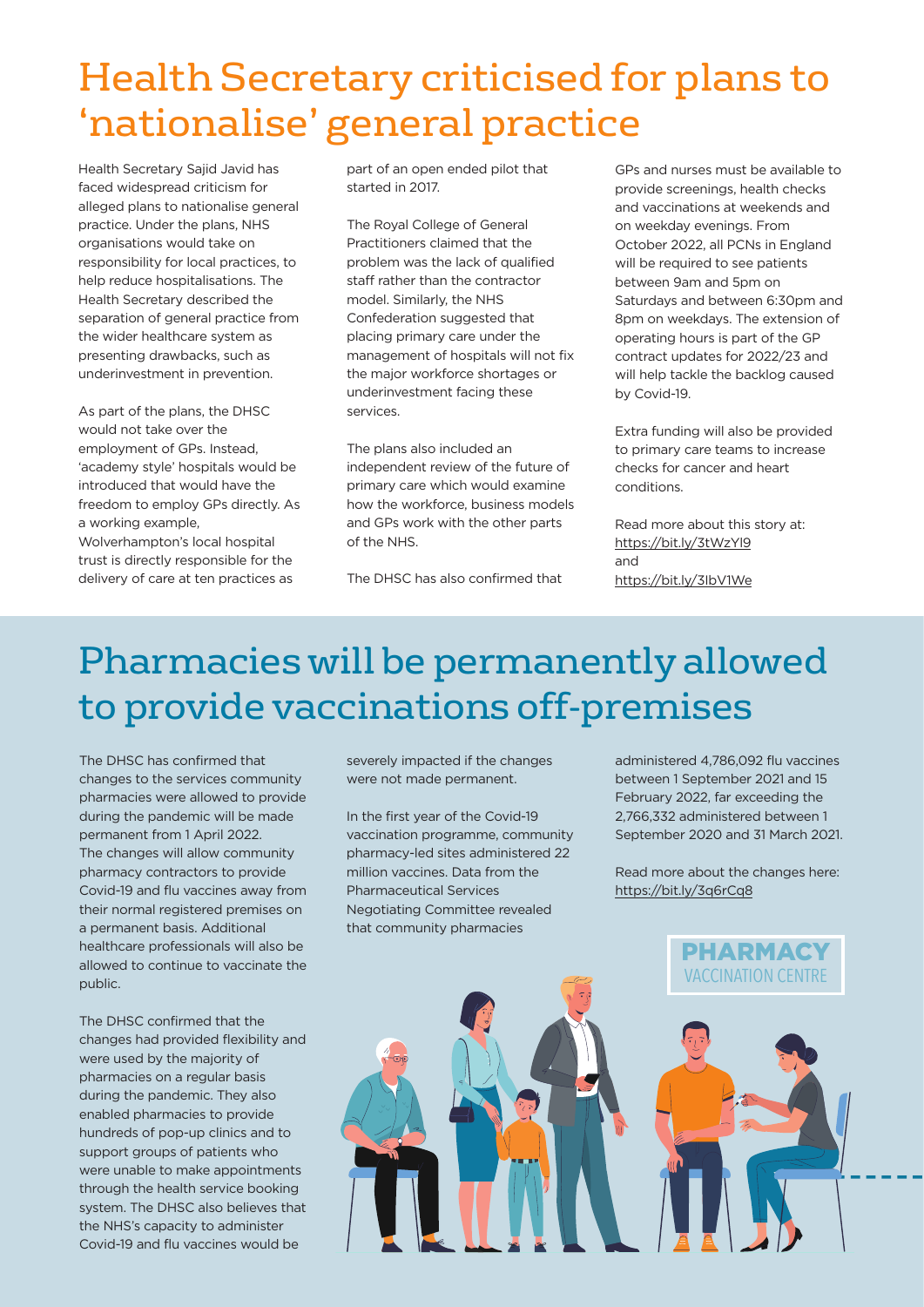## In brief...

#### Integrating health and social care

The DHSC has published a white paper setting out plans to integrate health and adult social care to help improve value for money and quality of care. Recommendations include better transparency on the performance of care providers, earlier patient interventions, and creating a single digital care record so patients can manage their health needs and appointments through a central platform. The white paper also sets out plans for closer integration between GPs and other forms of community support, such as social prescribing, to deliver personalised care and avoid more invasive and expensive medical treatments. Read more about the white paper at: https://bit.ly/3MNfEvg

#### Community pharmacy workloads expected to double

The Pharmaceutical Services Negotiating Committee (PSNC) has warned that demands on community pharmacies will increase significantly over the course of the current Community Pharmacy Contractual Framework. Overall, demand from clinical services on pharmacy staff time will increase by 87% in 2022/23 compared with 2018/19. Pharmacies have also faced rising workloads, higher costs and demand for new services due to the Covid-19 pandemic. As a result, the PSNC has called for measures to ensure that community pharmacies are sustainably funded and able to respond to further expected increases in demand. Read more about the warning at: https://bit.ly/3u1q4yC

#### Prototype dental practices to return to existing models of care

'Prototype' dental practices piloting new ways of providing NHS dental care will return to standard models of care from April 2022. NHS England has announced a series of support measures to help practices revert back to offering care in accordance with their General Dental Services contract or Personal Dental Services agreement. While NHS practices that fail to meet 100% of pre-Covid activity levels will face financial penalties from April 2022, this target has been reduced to 90% for prototype practices. However, the British Dental Association has warned that the support for prototype practices is inadequate and that previous practices which have left the prototype programme have taken up to four years to revert to existing models of care. Read more about the announcement at: https://bit.ly/3tWabcU

#### GP numbers continue to fall

The number of GPs working in England continued to fall in 2021, according to the latest workforce data from NHS Digital. The number of full-time equivalent GPs dropped by 284 in the three months to November 2021. As a result, GPs are now caring for an average of 2,222 patients, which is an increase of more than 300 since 2015. The figures have revealed that the number of GPs in training, locums and GP partners also fell in 2021. The BMA has warned that the fall in the number of GPs is unsafe and unsustainable, and called for immediate action to boost GP numbers. Read more about the figures at: https://bit.ly/3JcJpDu

#### Free PPE provision scheme extended

The DHSC has confirmed that the Personal Protective Equipment (PPE) provision scheme will be extended for 12 months until March 2023, or until the Covid-19 infection prevention and control guidance on PPE usage is withdrawn. The scheme allows health and social care providers to receive free PPE from a central stock. The announcement follows a DHSC consultation which revealed that 95% of respondents were in favour of extending the PPE provision scheme. The DHSC has also announced that a new online portal will be rolled out from April 2022 to make it easier for healthcare providers to order PPE via the scheme. Read more about the extension at:

https://bit.ly/3KLAUzC

#### Significant rise in locum bookings

Figures from the National Association of Sessional GPs (NASGP) have revealed that locum bookings quadrupled in the 12 months prior to November 2021. The figures also showed that bookings made via the LocumDeck booking platform reached the highest level since 2016. The biggest increase was recorded in winter 2021 when GP practices used additional funding allocations to book locums. According to the NASGP, a significant rise in staff absence due to sickness or selfisolation has forced more practices to book locums. Demand for locums is expected to continue to increase in Q1 2022. Read more about the figures at: https://bit.ly/3w3Fx45